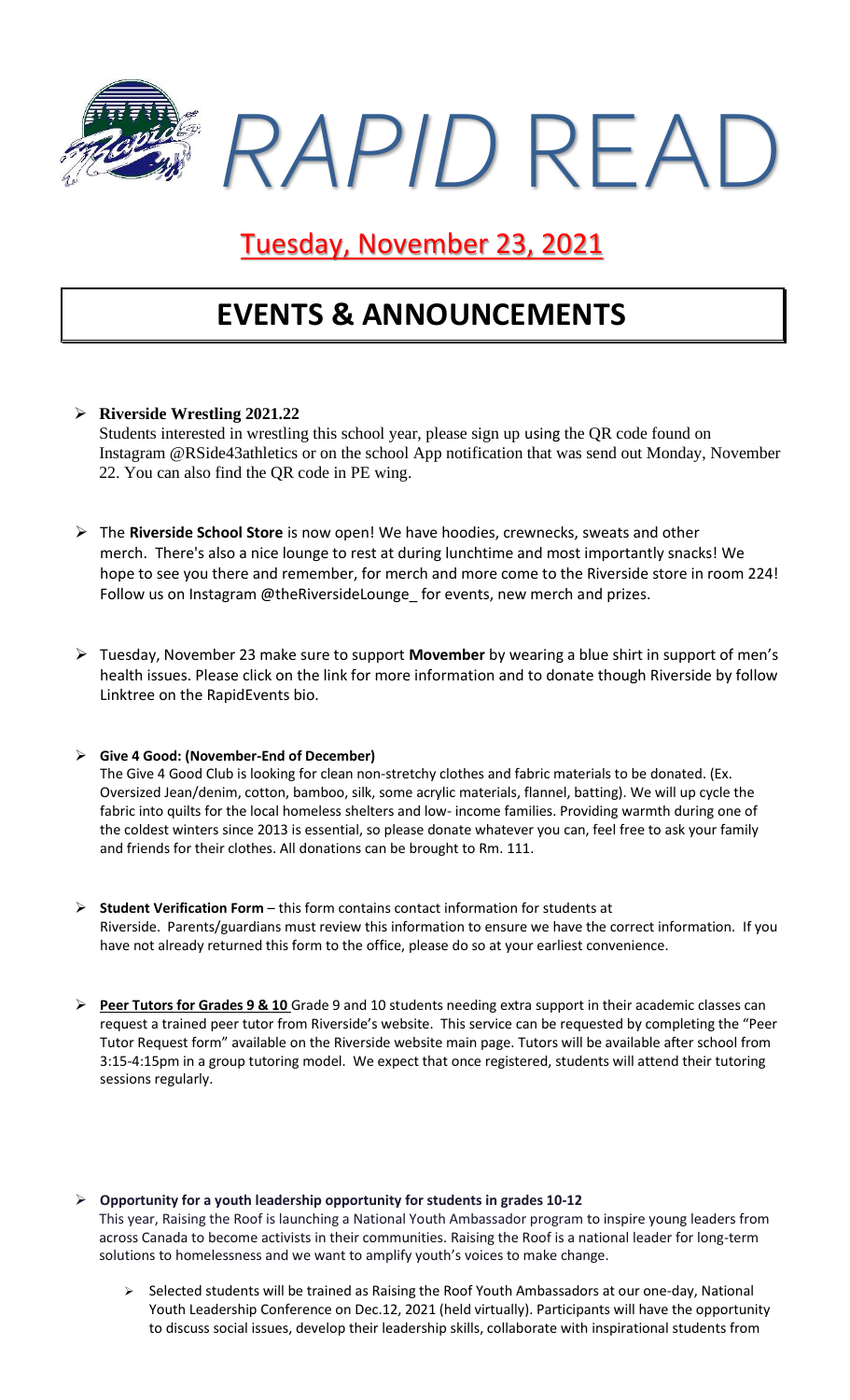across Canada and learn how to be strong advocates in their school, communities, and beyond. Selected Ambassadors will also receive support from a talented group of activists, artists, and community leaders to learn how to implement their fundraising project within their local community.

### WHY APPLY TO BE A YOUTH AMBASSADOR? · Contribute to an important cause · Become more engaged in their community

- · Gain experience and knowledge on social issues regarding homeless and at risk youth
- Build skillsets in leadership, collaboration and event planning
- Collaborate with inspirational students from across Canada
- Become a member of RTR's National Youth Ambassador Alumni
- committee

• Earn volunteer hours and a receive a Letter of Reference from Raising the Roof Canada.

It's completely free to apply and there are no associated costs with the program. We would greatly appreciate if you could pass this opportunity along to your students. For more information and a link to our application, please visit our website: <https://raisingtheroof.org/youth-ambassador-program/>

# **WEEKLY CAFETERIA SPECIALS**

| <b>Monday</b>                                       | Tuesday                  | Wednesday              | Thursday             | Friday                                        |
|-----------------------------------------------------|--------------------------|------------------------|----------------------|-----------------------------------------------|
| Swedish Meatballs<br>and Smashed<br><b>Potatoes</b> | Penne Chicken<br>Alfredo | Sweet and Sour<br>Pork | Chicken Chow<br>Mein | Pastrami and<br>Swiss Melt on<br>Ciabatta Bun |

# **INFO for Grade 12's**

### **Information Sessions**:

All sessions are virtual. Links to join or register are on the Riverside and Career Centre homepage. Nov. 23rd University of Calgary 5:00pm Nov. 24th Douglas College 6:00pm

(Please note these meetings are all Virtual CHECK WEBSITE FOR LINK.)

Scholarship Meeting #3 - March 8<sup>th</sup> and 9<sup>th</sup> at lunch

Applications now open for the **Junior Firefighter Academy**. See the Career Centre website or Ms. David for more information and application.

### **Post-Secondary Admission**

Each post-secondary school has their own application deadline. It is imperative to check the websites for your post-secondary school of interest. UBC has an early admission **deadline of December 1st** . Students are encouraged to apply to BC schools on-line at educationplannerbc.ca

### **Student Transcript Service**

Any student applying for post-secondary programs must complete the online application on StudentTranscript Service (STS) in order to allow post-secondary schools to view their grades. On